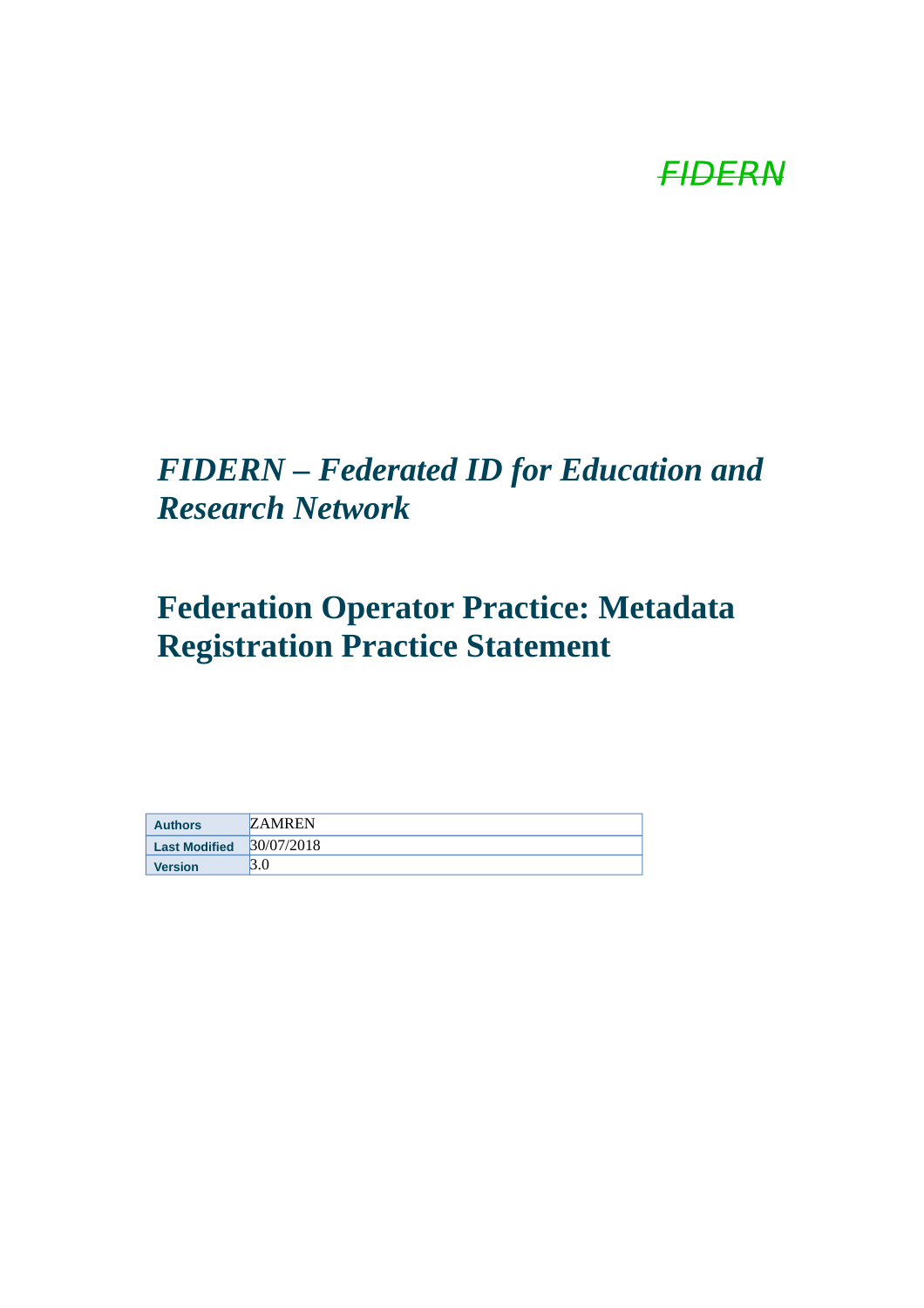### **Table of Contents**

| 1.                                            | <b>Definitions and Terminology</b>    |                                                                                                                              | 3                |
|-----------------------------------------------|---------------------------------------|------------------------------------------------------------------------------------------------------------------------------|------------------|
| 2.                                            | <b>Introduction and Applicability</b> |                                                                                                                              |                  |
| 3.<br><b>Member Eligibility and Ownership</b> |                                       | 4                                                                                                                            |                  |
| <b>Metadata Format</b><br>4.                  |                                       |                                                                                                                              |                  |
| 5.                                            | 5.1<br>5.2<br>5.3                     | <b>Entity Eligibility and Validation</b><br><b>Entity Registration</b><br><b>EntityID Format</b><br><b>Entity Validation</b> | 5<br>5<br>5<br>5 |
| 6                                             |                                       | <b>Entity Management</b>                                                                                                     | 5                |
|                                               | 6.1<br>6.2                            | <b>Entity Change Requests</b><br><b>Unsolicited Entity Changes</b>                                                           | 6<br>6           |
| 7.                                            |                                       | $\overline{7}$<br>References                                                                                                 |                  |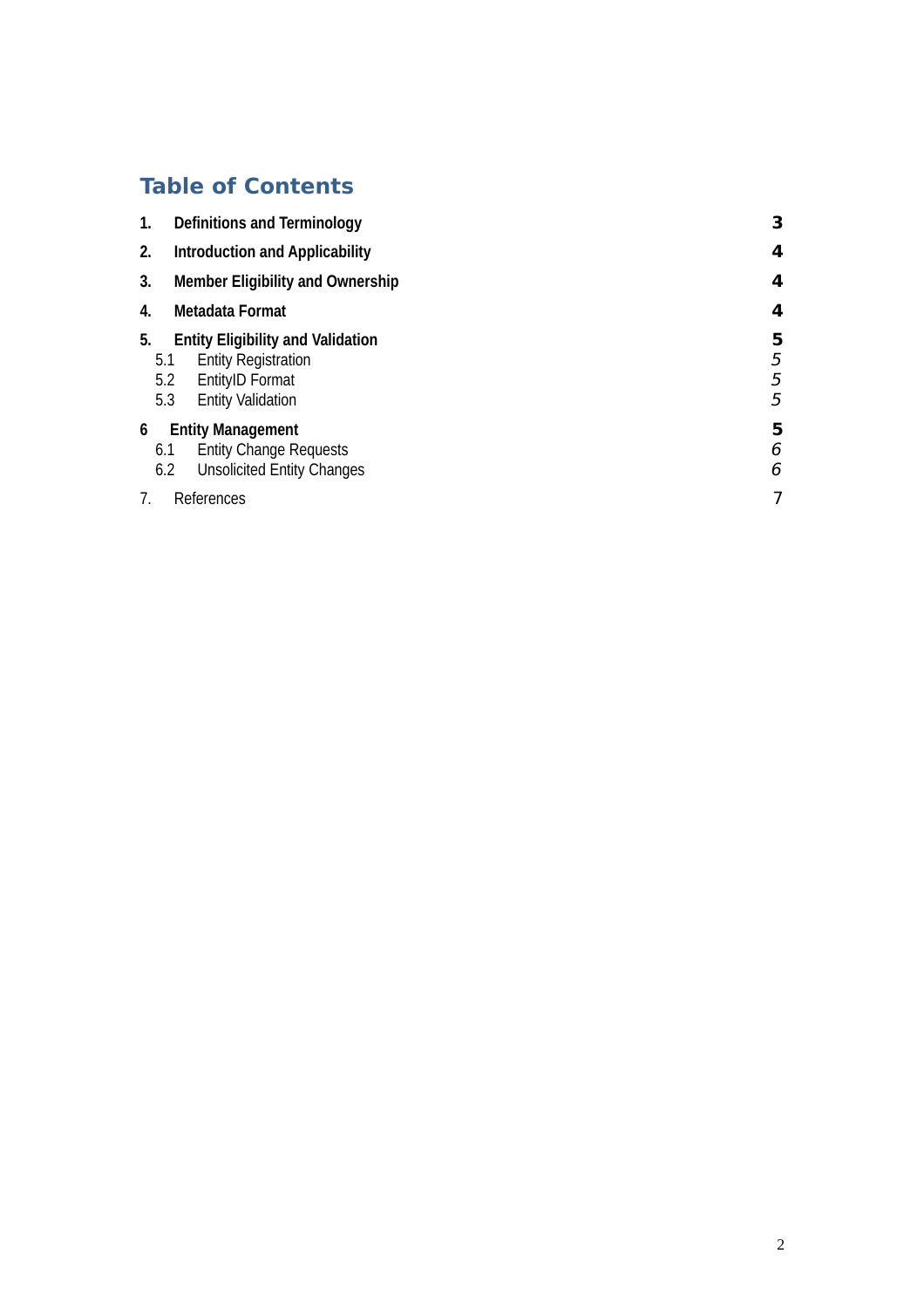### <span id="page-2-0"></span>**1. Definitions and Terminology**

The key words "MUST", "MUST NOT", "REQUIRED", "SHALL", "SHALL NOT", "SHOULD", "SHOULD NOT", "RECOMMENDED", "MAY", and "OPTIONAL" in this document are to be interpreted as described in RFC 2119 [RFC2119].

The following definitions are used in this document:

| Federation                    | Identity Federation. An association of organisations that come<br>together to securely exchange information as appropriate about their<br>users and resources to enable collaborations and transactions. |
|-------------------------------|----------------------------------------------------------------------------------------------------------------------------------------------------------------------------------------------------------|
| <b>Federation Member</b>      | An organisation that has joined the Federation by agreeing to be<br>bound by the Federation Policy in writing.                                                                                           |
| <b>Federation Operator</b>    | Organisation providing the infrastructure for Authentication and<br>Authorisation to Federation Members.                                                                                                 |
| <b>Federation Policy</b>      | A document describing the obligations, rights and expectations of the<br>federation members and the federation Operator.                                                                                 |
| Entity                        | A discrete component that a member wishes to register and describe<br>in metadata. This is typically an Identity Provider or Service Provider.                                                           |
| Registered<br>Representatives | Individuals authorised to act on behalf of the member. These may<br>take on different roles with different rights attached to them.                                                                      |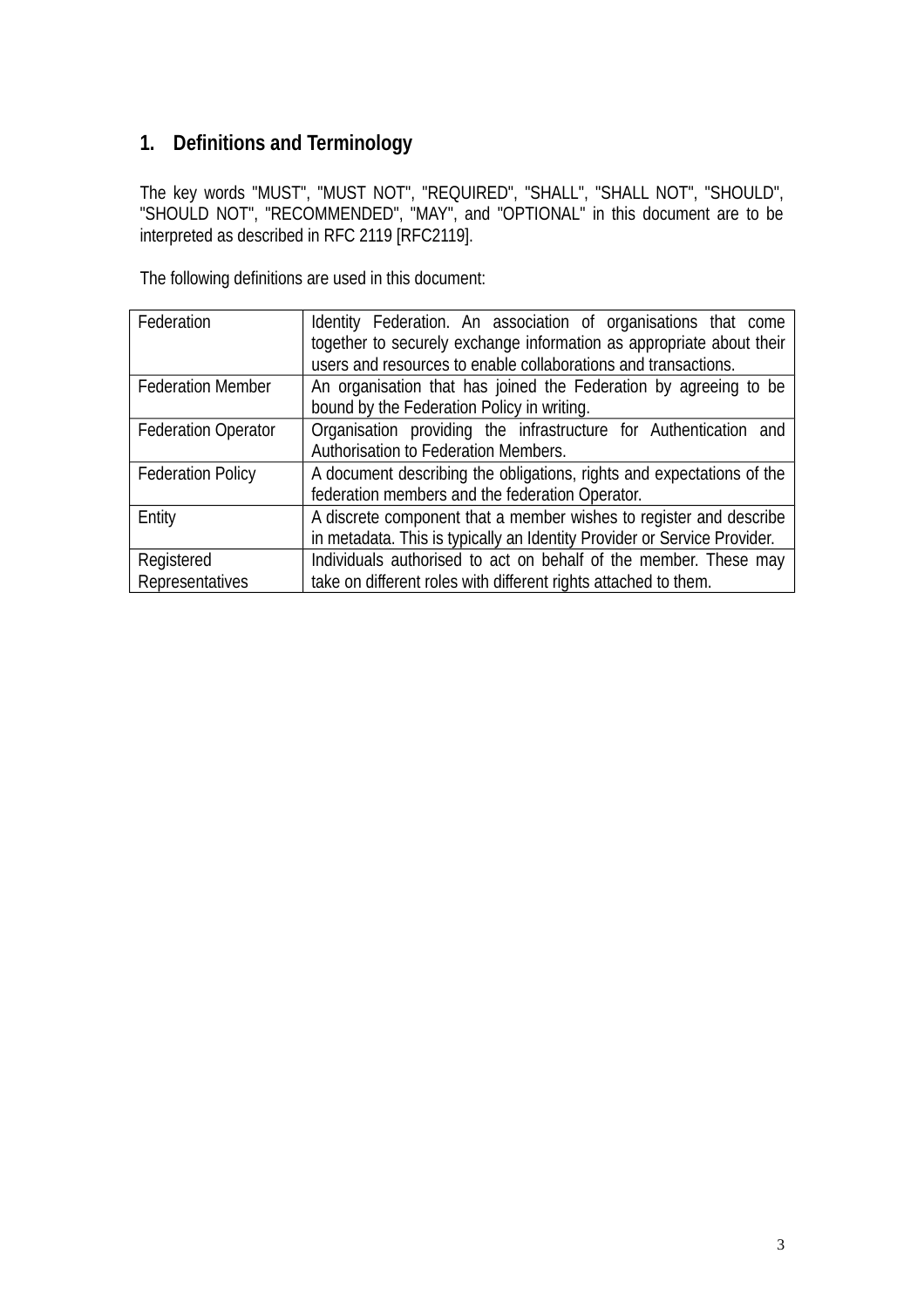#### <span id="page-3-2"></span>**2. Introduction and Applicability**

This document describes the metadata registration practices of the Federation Operator with effect from the publication date shown on the cover sheet. All new entity registrations performed on or after that date SHALL be processed as described here until the document is superseded.

This document SHALL be published on the Federation website at: www.fidern.ac.zm. Updates to the documentation SHALL be accurately reflected in entity metadata.

An entity that does not include a reference to a registration policy MUST be assumed to have been registered under a historic, undocumented registration practice regime. Requests to reevaluate a given entity against a current MRPS MAY be made to the Federation helpdesk.

#### <span id="page-3-1"></span>**3. Member Eligibility and Ownership**

Members of the Federation are eligible to make use of the Federation Operator's registrar to register entities. Registration requests from other sources SHALL NOT be accepted.

The procedure for becoming a member of the Federation is documented at: www.fidern.ac.zm.

The membership process verifies that the prospective member has legal capacity, and requires that all members enter into a contractual relationship with the Federation Operator by agreeing to the Federation policy. The Operator makes checks based on the legal name provided. The checks are conducted with a number of official databases.

The membership process also identifies and verifies Registered Representatives, who are permitted to act on behalf of the organisation in dealings with the Federation Operator. Verification is achieved by phone and email. In addition an official letter from the member nominating the representative is required.

The process also establishes a canonical name for the Federation member. The canonical name of a member MAY change during the membership period, for example as a result of corporate name changes or mergers. The member's canonical name is disclosed in the entity's <OrganizationName> element.

#### <span id="page-3-0"></span>**4. Metadata Format**

Metadata for all entities registered by the Federation Operator SHALL make use of the [SAML-Metadata-RPI-V1.0] metadata extension to indicate that the Federation Operator is the registrar for the entity and to detail the version of the Metadata Registration Practice Statement (MPRS) that applies to the entity. The following is a non-normative example: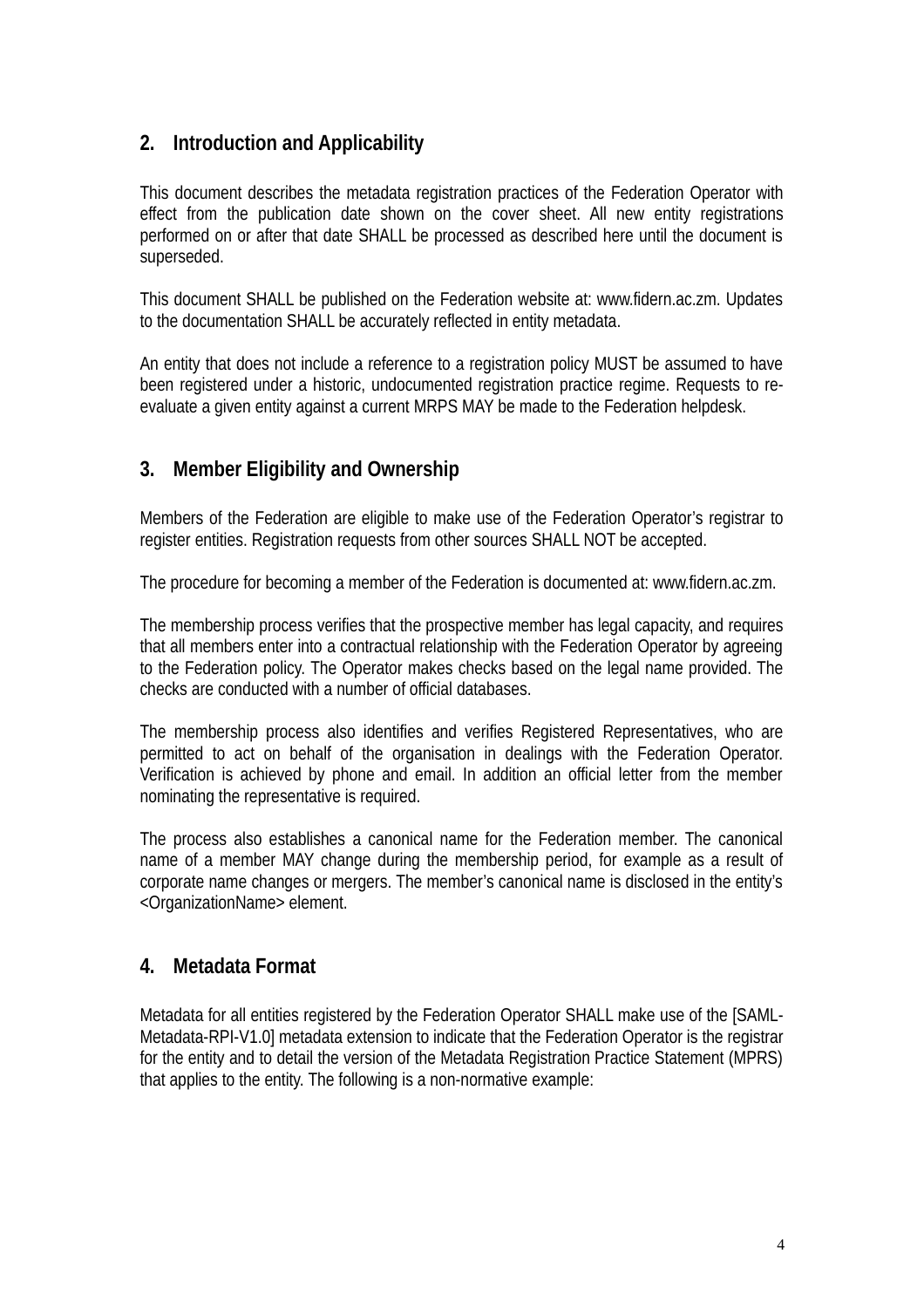mdrpi:RegistrationInfo

```
registrationAuthority="http://rr.fidern.ac.zm" 
registrationInstant="2016-11-29T13:39:41Z"> 
<mdrpi:RegistrationPolicy xml:lang="en"> 
http://www.fidern.ac.zm/sites/default/files/inline-files/MPRS.pdf 
</mdrpi:RegistrationPolicy> </mdrpi:RegistrationInfo>
```
#### <span id="page-4-3"></span>**5. Entity Eligibility and Validation**

#### <span id="page-4-2"></span>**5.1 Entity Registration**

The process by which a Federation member can register an entity is described at www.fidern.ac.zm.

The Federation Operator SHALL verify the member's right to use particular domain names in relation to entityID attributes.

The right to use a domain name SHALL be established in one of the following ways:

- A member's canonical name matches registrant information shown in DNS.
- A member MAY be granted the right to make use of a specific domain name through a permission letter from the domain owner on a per-entity basis. Permission SHALL NOT be regarded as including permission for the use of sub-domains.

#### <span id="page-4-1"></span>**5.2 EntityID Format**

Values of the entityID attribute registered MUST be an absolute URI using the http, https or urn schemes.

https-scheme URIs are RECOMMENDED to all members. http-scheme and https-scheme URIs used for entityID values MUST contain a host part whose value is a DNS domain.

#### <span id="page-4-0"></span>**5.3 Entity Validation**

On entity registration, the Federation Operator SHALL carry out entity validations checks.

These checks include:

- Ensuring all required information is present in the metadata;
- Ensuring metadata is correctly formatted;
- Ensuring URLs specified in the metadata are technically reachable;
- Ensuring protocol endpoints are properly protected with TLS / SSL certificates.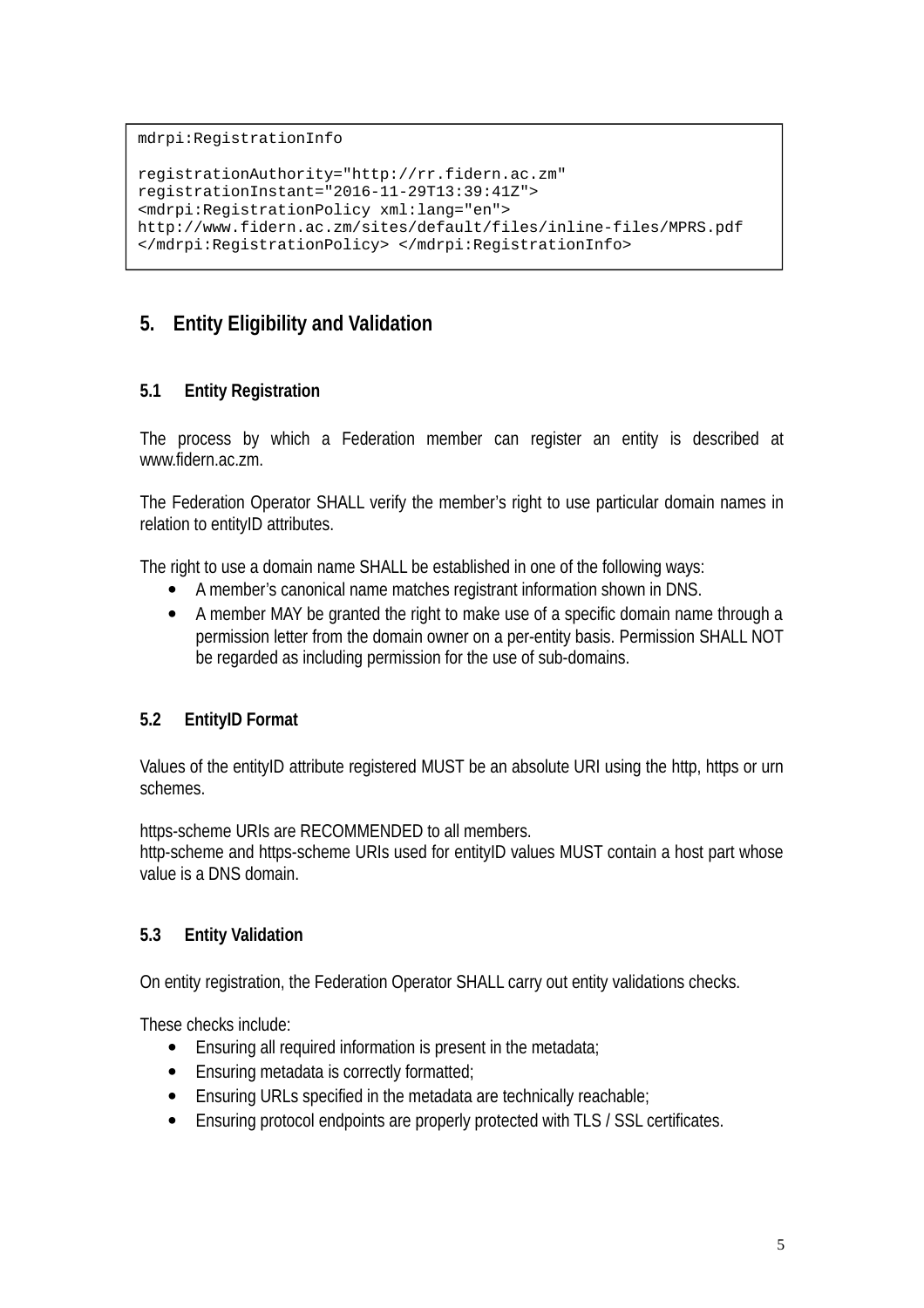#### <span id="page-5-2"></span>**6 Entity Management**

Once a member has joined the Federation any number of entities MAY be added by the organisation.

#### <span id="page-5-1"></span>**6.1 Entity Change Requests**

Any request for entity addition, change or removal from Federation members needs to be communicated from or confirmed by their respective Registered Representatives.

Communication of change happens via e-mail.

#### <span id="page-5-0"></span>**6.2 Unsolicited Entity Changes**

The Federation Operator may amend or modify the Federation metadata at any time in order to:

- Ensure the security and integrity of the metadata;
- Comply with inter-Federation agreements;
- Improve interoperability;
- Add value to the metadata.

Changes will be communicated to Registered Representatives for the entity.